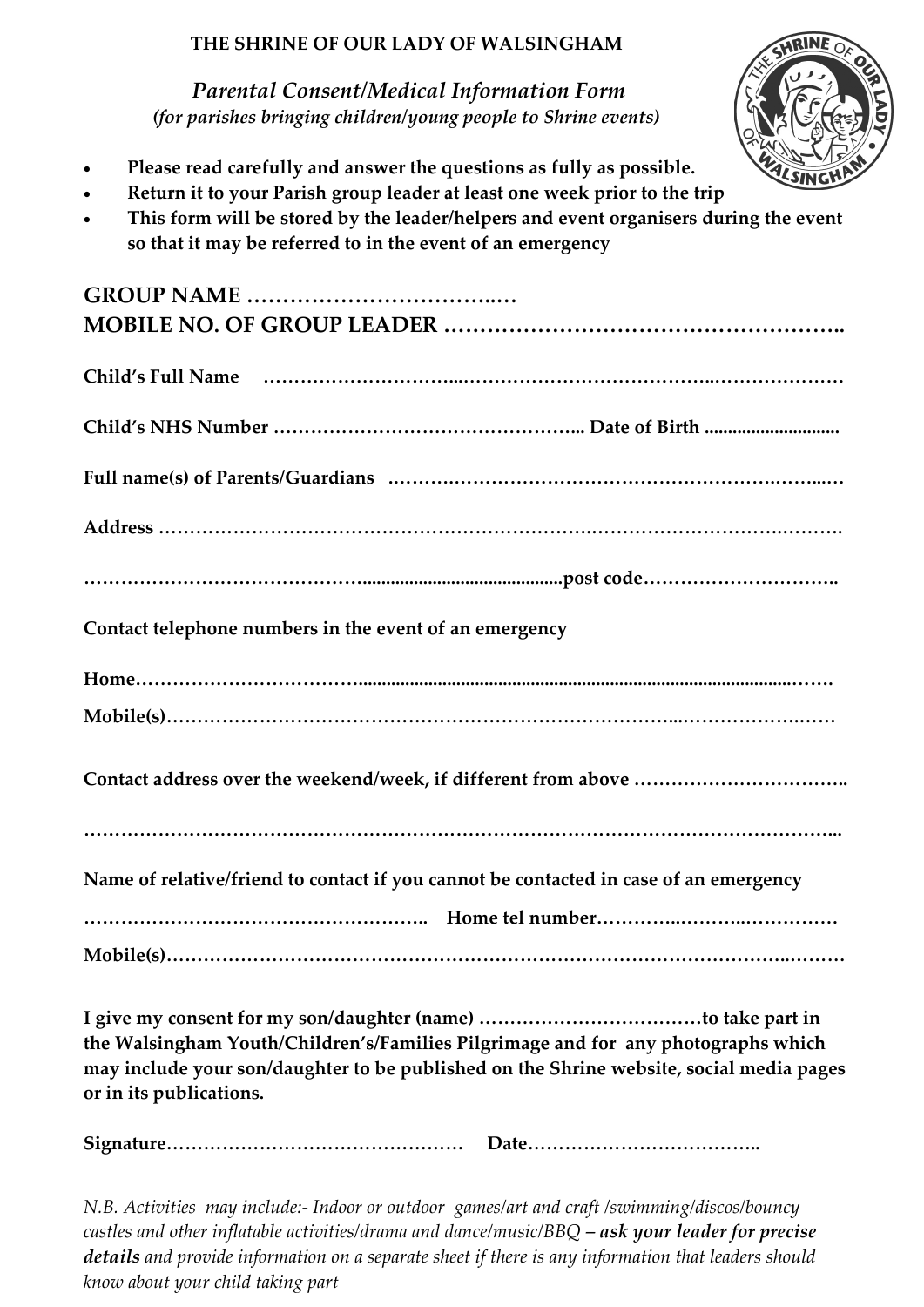## **MEDICAL INFORMATION Please complete the following important details:**

Is your children suffering from any ongoing illness? (Yes or No (Please circle as appropriate and give full details if 'yes') ………………………………………………………………………………………………… ………………………………………………………...………….…………………………… …………………………………………………………………………………………………

Is he/she currently taking any medication? Yes/No (if yes, give details)

………………………………………………………………………………………………… …………………………………………………………………………………………………

I give my consent to my child storing and administering their own medication each day? Yes/No

I am confident that my child knows how to administer their own medication each day Yes/No

I would like the group leader to store and administer my child's medication each day Yes/No *(please discuss this issue fully with the group leader)*

I will supply the group leader with a spare sealed/labelled set of medication in case of loss/damage Yes/No *(Please discuss this with group leader)*

## **Check list for children/young people suffering from Asthma**

- I am aware that my child will be staying in a rural area in close proximity to fields of grass and crops/livestock
- I am aware that, if camping under canvas, my child will experience sudden drops in temperature/humidity and damp levels, especially during the night
- I have sought advice from my GP about these issues and have discussed them with the group leader

N.B. Discuss with the group leader about obtaining a spare second set of medication from your GP that will be stored by the leader/medics on site in case your child loses/damages his/her medication.